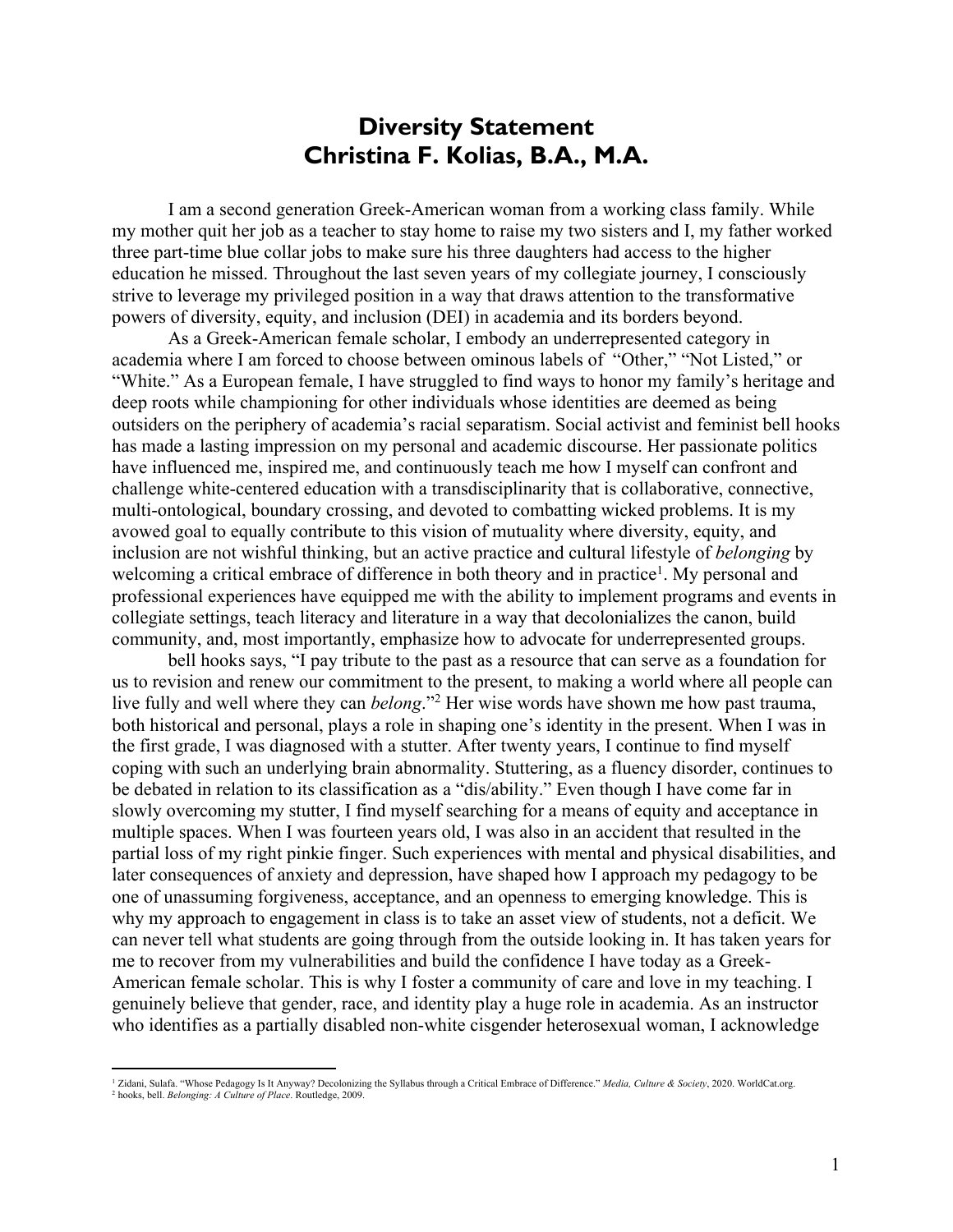that this is not the only option for identity. I am committed to being mindful of gender disparities and stereotyping in my work. All identities are welcome in my class. I aim to foster such openness by inviting feminist, queer, dis/abled, and race-based theoretical perspectives to counter single stories.

As an educator, I have taught in a wide variety of secondary scholastic cultures like general education, special education, advanced placement, honors coursework, and adult education. As an Instructional Student Assistant Tutor for CSU Fullerton, I gained practical knowledge in equitable and accessible tutoring methodologies by working as an embedded tutor in an English Language Learners (ELL) preparatory course, as well as working closely with students from Disability Support Services (DSS). I am deeply committed to my allyship and fostering an inclusive academic environment where sexual, gender, dis/abled, and racially minoritized communities feel they belong.

Not only do I have experience in working with undergraduates, but also graduate students. My appointment as a Graduate Writing Consultant for CSU Fullerton's Academic Affairs granted me the opportunity to work with the Writing Across the Curriculum (WAC) program to assist graduate students with their writing and research techniques by embracing the transdisciplinarity of a university. Furthermore, as the 2021-2022 Vice President of the Graduate Student Council at Claremont Graduate University, I was humbly afforded the opportunity to further educate myself as to how I can defend the welfare of a higher educational student body by embedding DEI into the fabric of a student-centered organization. An integral part of being a faculty member expands beyond the scope of the classroom walls by actively fostering inclusion and equity in external areas of life. I have championed for and partaken in policy passion projects that represent all, not just the few. For example, I was a Constitutional Consultant for the Graduate Student Council where I pledged a year-long commitment to ratifying the literature and rhetoric of the student constitution to be non-hierarchical and more in line with DEI. I have collaboratively served on committees for Student Affairs, Student Grievances, Student Elections, Academic Integrity, Post-Coursework Success, and Student Commencement that create visionary platforms for engaging in national dialogue at the institutional level. As a scholar, leader, and educator, I attend annual conferences like the National Conference on Race and Ethnicity in American Higher Education (NCORE) to bring back further knowledge on DEI to my institution for future initiatives. I have served as a Peer Mentor for Claremont Graduate University's IGNITE Mentorship Program through the Student, Life, Diversity and Leadership Office to aid in supporting the successful transition of first-year students of historically marginalized communities into the graduate school experience. I also have completed The College Teaching Certificate through Claremont Graduate University's Preparing Future Faculty program to continue my formal training and self-awareness regarding ethical pedagogy and equity-minded positioning in and outside of the classroom.

As an early modern researcher, I am a participating member of the Modern Language Association, Shakespeare Association of America, Renaissance Society of America, Society for Renaissance Studies, The Milton Society of America, The Malone Society, and the Renaissance Conference of Southern California to continue my commitment of keeping abridge of the types of DEI conversations existent in my field. I have presented papers at major conferences like BritGrad, the Pacific Ancient and Modern Language Association, the Renaissance Conference of Southern California, and the Popular Culture Association. Similar to how I approach learning facilitation, I approach Shakespeare (in addition to Milton, and Spenser, and Marlowe) with a means of intersectionality. I find new ways to reinvent the early modern canon by applying a